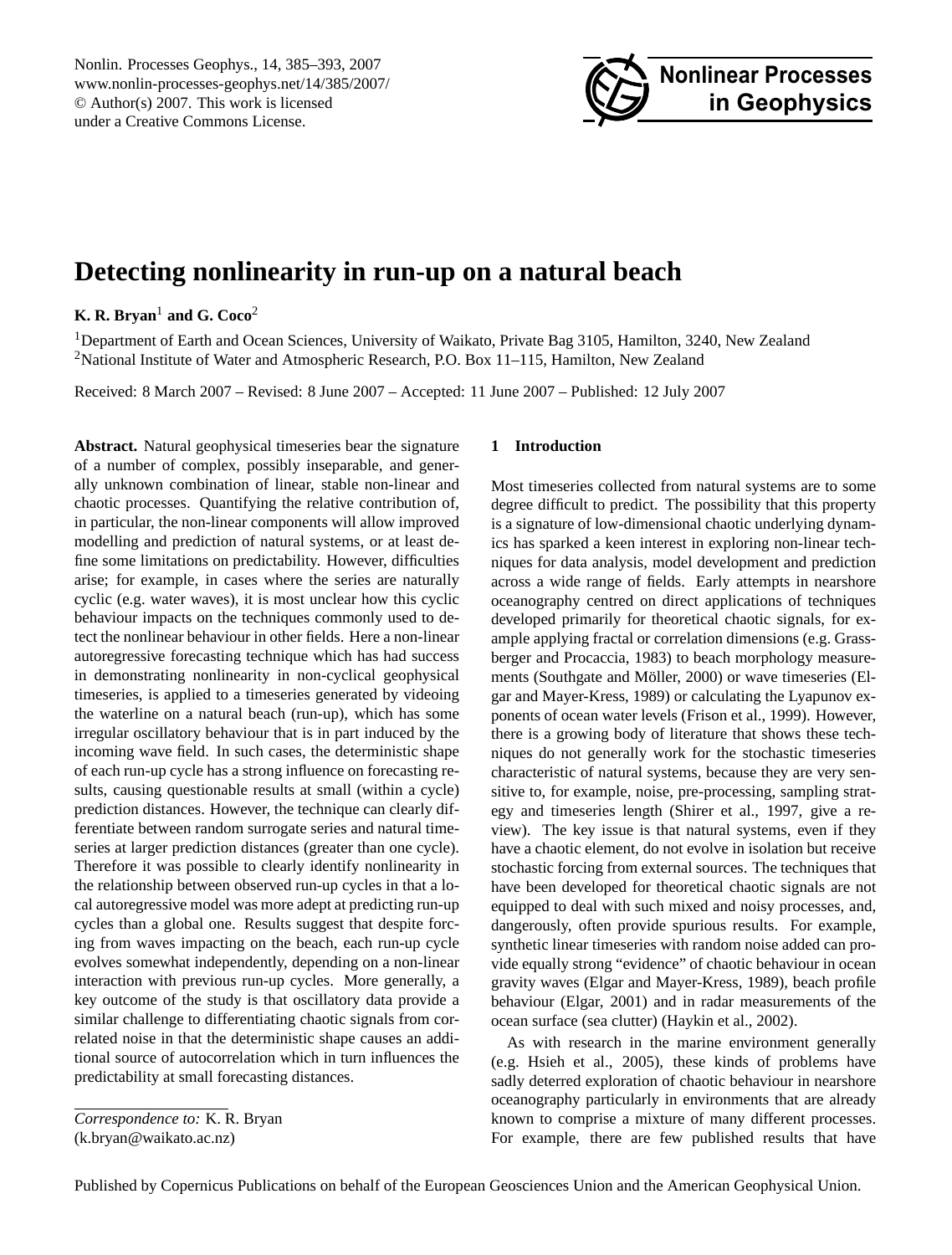successfully demonstrated chaotic behaviour in common signals such as timeseries of gravity waves, seabed ripples, beach morphology and run-up (run-up is the movement of the waterline on a beach). In fact, to what degree this chaotic behaviour emerges in natural systems is not clear.

The case of run-up is particularly interesting because it encompasses a feedback behaviour which clearly has the potential of inducing a chaotic response. As a wave crest enters the run-up zone, it progresses up the beachface as a thinning tongue of water ("uprush") until the influence of gravity causes a reversal of flow direction. The water flows back down the beachface under the influence of gravity ("downrush"). However, depending on the size of the wave, on the timing between successive wave crests and the beach slope, the downcoming water can interact, sometimes violently with the incoming water, removing momentum from the new incoming wave. Alternatively, the incoming wave can join the uprush of the previous wave and produce an extra large run-up event. So the process is complex in that it is some unknown combination of forcing from the incoming wave field and dynamics which evolve within the run-up zone. The mismatch between the timing of the forcing and run-up cycle is critical to the dynamics. Such a system is reminiscent of some of the classic examples of chaotic behaviour such as the ball bouncing on an oscillating plate or a kicked rotor (see Tuffillaro and Albano, 1986; or Moon, 2005, for a review). In such an analogy, the run-up cycles represent the bouncing ball or the rotor and the forcing caused by the incoming waves represents the oscillating plate or the "kick". Although intriguing, there is no evidence to prove or disprove the existence of chaotic behaviour in run-up.

Natural signals that are potentially chaotic require different analysis approaches because they represent a combination of a deterministic chaotic signal combined with measurement and dynamical noise. Measurement noise is simply superimposed on the system and thus techniques aim to simply extract the signal from the noise. Conversely, dynamical noise can force the deterministic nonlinear portion of the signal to occupy different states (e.g. stable or non-stable) and thus techniques for detecting stochastic chaos must be developed with regard to this inherent inseparability (Sugihara, 1994).

Casdagli (1989) and later Sugihara and May (1990) apply a nonlinear autoregressive forecasting technique developed by Farmer and Sidorowich (1987) as a tool for detecting nonlinearity in stochastically-forced non-linear signals. Casdagli (1992) used the relative difference in performance of models with differing numbers of nearest neighbours k included in the model as an indicator of nonlinearity, where superior performance at larger k (global model) indicates a linear underlying process and superior performance at smaller  $k$  (local model) indicates that the modelled timeseries exhibits local behaviour and thus the underlying process is more likely to be chaotic. Intermediate  $k$  is an indication of stochastic non-

linearity (Sugihara, 1994). The behaviour of the correlation between forecast and observations with increasing prediction time (e.g. Sugihara and May, 1990) can be used to differentiate between stable and unstable nonlinearity (or chaos), with unstable correlation coefficients decaying exponentially and more quickly with time (Sugihara, 1994).

This nonlinear forecasting technique has successfully demonstrated local behaviour in natural systems such as phytoplankton dynamics, electrical heart rate signals (both in Sugihara, 1994), sediment transport (Jaffe and Rubin, 1996), airborne cedar pollen timeseries (Delaunay et al., 2004), thermoregulatory responses in plants (Ito and Ito, 2005), fisheries timeseries (fish landings, larval abundance (Hsieh et al., 2002)) and photos of wind ripples (Rubin, 1992). However, often global autoregressive models seem more adept at predicting natural geophysical timeseries such as sea surface temperature signals (Hsieh et al., 2005), geomagnetic timeseries associated with volcanic activity (Currenti et al., 2004) and eruptive activity of a volcano (Marzocchi et al., 1997) and electrical precursory timeseries used for earthquake prediction (Cuomo et al., 1998) possibly because of the levels of dynamical noise associated with these signals. Such failures have lead to conclusions that "evidence of chaos in geophysical timeseries does not seem statistically significant" (p. 3207 in Marzocchi et al., 2004).

Here we apply the same non-linear forecasting technique to timeseries generated from digitizing video footage of the water's edge (the run-up) on a beach as it moves up and down the beachface with each incoming wave. Such a timeseries provides an interesting challenge, as it encompasses a moreor less deterministic shape (the parabola traced by the run-up as it moves up and down the beachface) appended together in a timeseries, with each parabola related to each other in some unknown way depending on stochastic forcing from the incoming wave field and interactions between run-up events. The nonlinearity of interest here is not the nonlinear shape of the parabola followed by each run-up cycle (which is not a signature of dynamic nonlinearity), but the nonlinearity associated with interactions between run-up events, which we believe has the potential to be unstable and therefore exhibiting chaotic behaviour.

## **2 Methods**

### 2.1 Description of non-linear forecasting technique

In a linear or global autoregressive model every point in a time series  $x(t)$  is regressed against the previous sequence of points  $x(t-j\Delta t)$  to evaluate the coefficients  $a_i$  in

$$
x(t + d\Delta t) = a_o + \sum_{j=0}^{j=m-1} a_{j+1}x(t - j\Delta t)
$$
 (1)

where  $\Delta t$  is the time lag between points in the sequence,  $d$  represents distance into the future and  $m$  is the number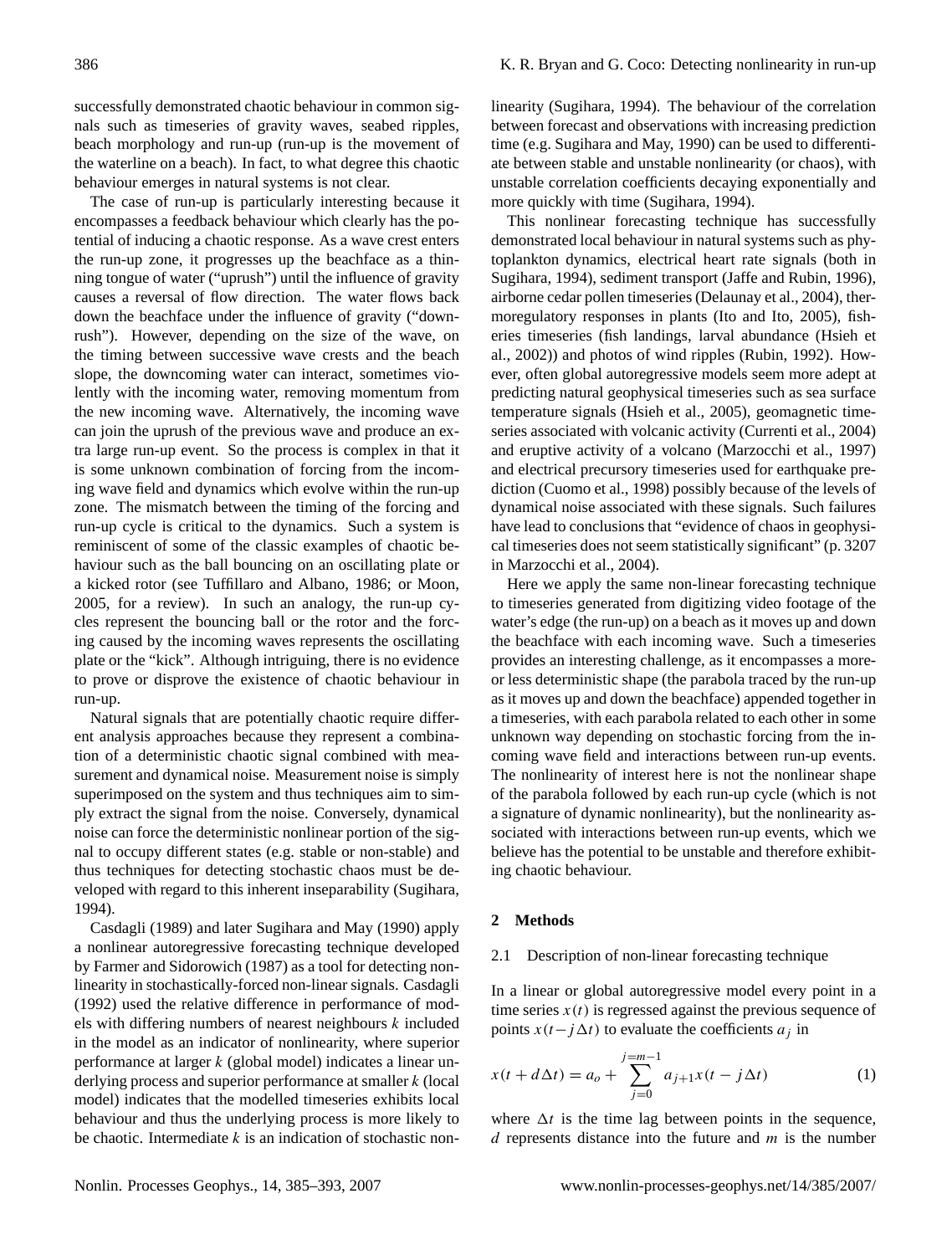

**Fig. 1. (a)** An example of the run-up timeseries. Bullets indicate the points for which a forecast is made. **(b)** The  $d = \Delta t$  (=3.5 s) forecast using  $m=7$  and  $k=500$ . The line indicates the original series and the bullets represent the points for which a forecast is made. **(c)** The  $d=5\Delta t$ forecast for the same data.

of coefficients. This time lag can be evaluated using the first minimum in the average mutual information (e.g. Abarbanel, 1986), which is a measure of the information gained about one measurement using another. To evaluate the performance of the model, timeseries can be divided into training and testing series where predictions for the testing series are made using the coefficients  $a_j$  that are evaluated by using all available sequences from the training dataset. The prediction can be evaluated by either the correlation (e.g. Sugihara and May, 1990) or the root-mean-square error (e.g. Farmer and Sidorowich, 1987) between prediction and observation.

In a non-linear or local autoregressive model, the coefficients  $a_i$  are only evaluated using training sequences which are nearest neighbours to the testing sequence for which a prediction is required. Therefore the model can be tuned to local behaviour and therefore can provide improved predictions for non-linear processes. In the linear model, the system evolves in the same way regardless of initial conditions, so maximizing the number of nearest neighbours  $k$  will give the best model because this will minimize the noise component most effectively. As a consequence, it is this difference in predictive ability between the global  $(k=n,$  where *n* is the total number of available sequences) and local model  $(k < n)$ that allows the autoregressive model to be used as a tool to explore the underlying nature of the process generating the timeseries. In this case the placket size (or the number of points in the sequences),  $m$ , is analogous to the embedding dimension of the non-linear system. The ability of the technique to perform in cases where timeseries lengths are short and contaminated by moderate levels of noise make the technique more appropriate for analysis of timeseries from natural systems than tools such as the fractal dimension, correlation dimension and the Lyapunov exponents that have been

developed for deterministic chaotic signals. However, when the level of measurement noise increases significantly, the linear model provides a better prediction regardless of the underlying nature of the timeseries (Rubin, 1995).

#### 2.2 Run-up data collection and analysis

The timeseries of run-up (e.g. Fig. 1a) used here were digitized from sub-aerial video imagery collected at the US Army Corps of Engineers Field Research Facility at Duck North Carolina, on 6 September 1994 (these timeseries have been used previously in Burnet (1998) and Ciriano et al. (2005). In addition, Coco et al. (2003) provide details on the methods used to extract run-up timeseries from video). Timeseries were collected at 2 Hz and converted to variations in water level elevation with the help of surveyed measurements of beachface morphology and standard camera rectification techniques. The observations reported here were collected during a day where the incoming waves were from a narrow range of directions and periods, with a peak spectral period of 12 s. Above the main peak, the spectrum decayed at  $\sim f^{-3}$ , where f is frequency, which is similar to the theoretical spectral signature of a timeseries of parabolas ( $\sim f^{-4}$  (Mase, 1988)). In the high frequency region of the spectrum of run-up, the energy remained constant as frequency increased, indicating that the signal was below the measurement capabilities of the video technique. This was assumed to be the measurement noise component of the signal and  $(v_{\text{noise}})^{0.5}$  equated to <9% of the  $(v_{\text{signal}})^{0.5}$ , where  $v_{\text{noise}}$  and  $v_{\text{signal}}$  are the summed variance associated with the noise and the run-up signal in the spectrum respectively.

To implement the forecasting technique, a randomlyselected testing sequence of length  $m+d\Delta t$  was removed from the original detrended 14 000 point run-up timeseries,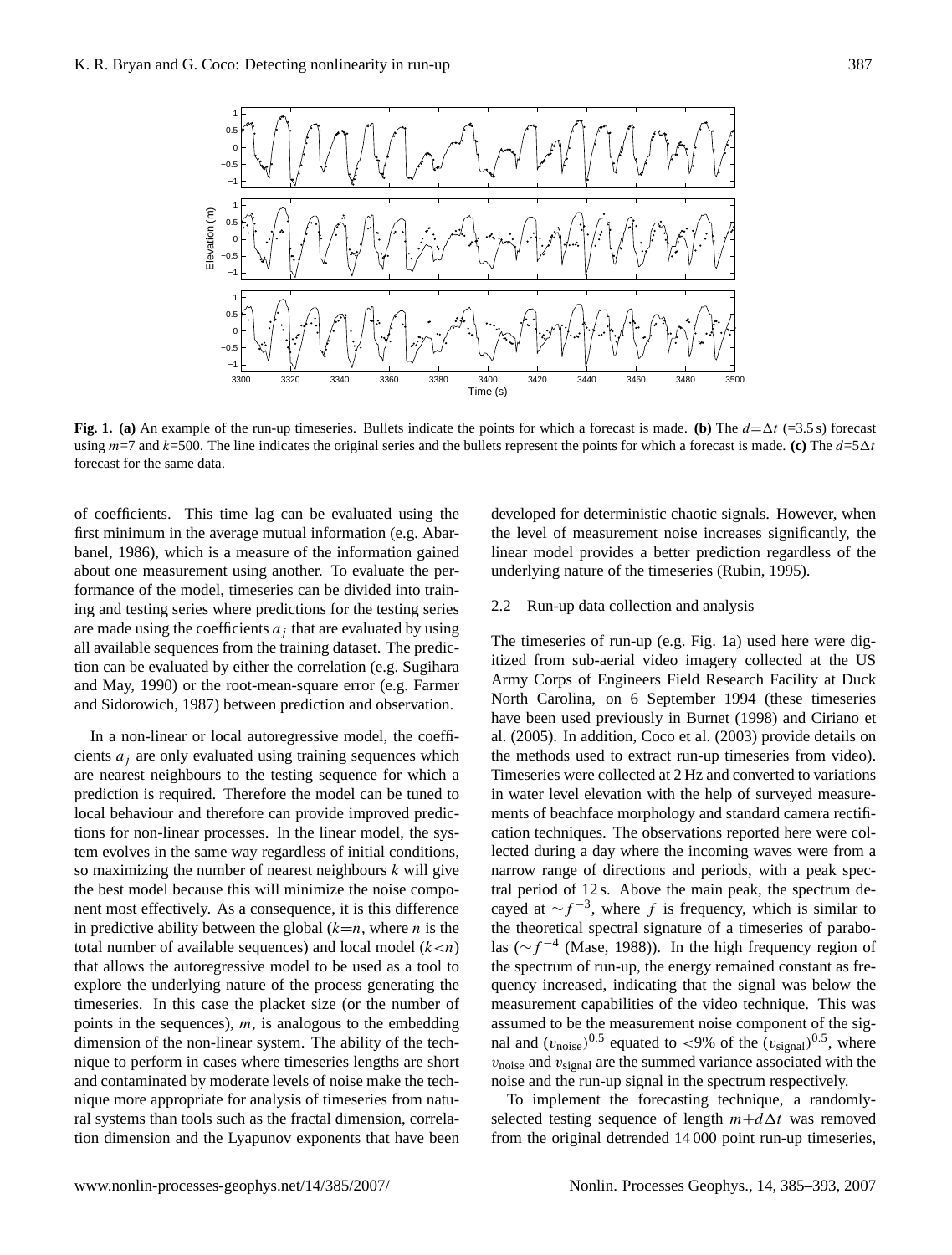

**Fig. 2.** (A) The natural timeseries. **(B)** The surrogate created by appending parabolas with using  $S_{\text{max}}$ ,  $S_{\text{min}}$ ,  $dT$ ,  $T$  equal to the mean of the values in library created by measuring these values in the natural series. **(C)** The surrogate created using Smax and Smin selected randomly from the library, but  $dT$  and  $T$  set equal to the mean of available library values. **(D)**  $S_{\text{max}}$ , and  $T$  all selected randomly from the library. **(E)**  $S_{\text{min}}$ , dT, and T given the same order as in the natural series,  $S_{\text{max}}$  selected randomly from the library. (F)  $S_{\text{max}}$ ,  $S_{\text{min}}$ , and dT given the same order as in the natural series, T selected randomly from the library. **(G)**  $S_{\text{max}}$ ,  $S_{\text{min}}$ ,  $dT$ , T selected randomly from the library, and a sinusoid with amplitude of 0.2 and period of 20 s superimposed.

and the remaining 14 000- $m-d\Delta t$  were used as the training data set. This method was implemented to maximize the training dataset, since smaller training datasets (although computationally advantageous) appeared to provide more variable results. The regression coefficients (and the selection of nearest neighbours) were re-evaluated for each step into the future d. This process was repeated 6000 times (insuring each testing sequence was only included once) to allow a robust estimate of the correlation between prediction and observation (smaller numbers of repetition resulted in more variable results). The analysis was then repeated to optimize the number of nearest neighbours  $k$  and the placket size *m*. Significance levels on the resulting correlations were calculated by randomising the original timeseries, and repeating the analysis 100 times using 500 test cases each time (rather than the computationally-intensive 6000 test cases).

## 2.3 Surrogate series

One of the difficulties in interpreting the results is isolating the influence of the somewhat deterministic parabolic shape of each run-up event on the forecasting technique. To address this, a number of surrogate series were created to mimic timeseries of naturally occurring surf-zone processes, using similar methods to Theiler et al. (1992). The difficulty is cre-

ating a surrogate series that is random, yet with many of the properties of the original series (Small and Tse, 2002). In our case the challenge is to preserve shape that is characteristic of each run-up event and the gross statistical properties of all the events. The water level during each run-up cycle does not return to a common level, therefore the shuffling scheme used by Theiler (1995) and Stone (1992) needed adaptation. To this end, the height and timing of the maximum and minimum of each run-up cycle was extracted from the natural timeseries and used to create a library of ∼760 run-up maxima  $S_{\text{max}}$ , run-up minima  $S_{\text{min}}$ , the time separation of consecutive run-up maxima  $T$ , and the time separation of consecutive run-up maxima and minima *dT*. Synthetic series were created by randomnly selecting characteristics from the library, and fitting two half parabolas for each run-up cycle: between the minimum and maximum, and between the maximum and the following minimum. The selections from the library required a limitation in that  $S_{\text{max}} > S_{\text{min}}$  and  $dT < T$ . However, in practice these cases were rare. In this way, the resulting run-up series had the same statistical distribution of  $S_{\text{max}}$ ,  $S_{\text{min}}$ ,  $dT$ ,  $T$ , but different order.

A number of synthetic series were created using this technique, ranging from using the original sequence of parameters (so that the resulting series was very similar to the data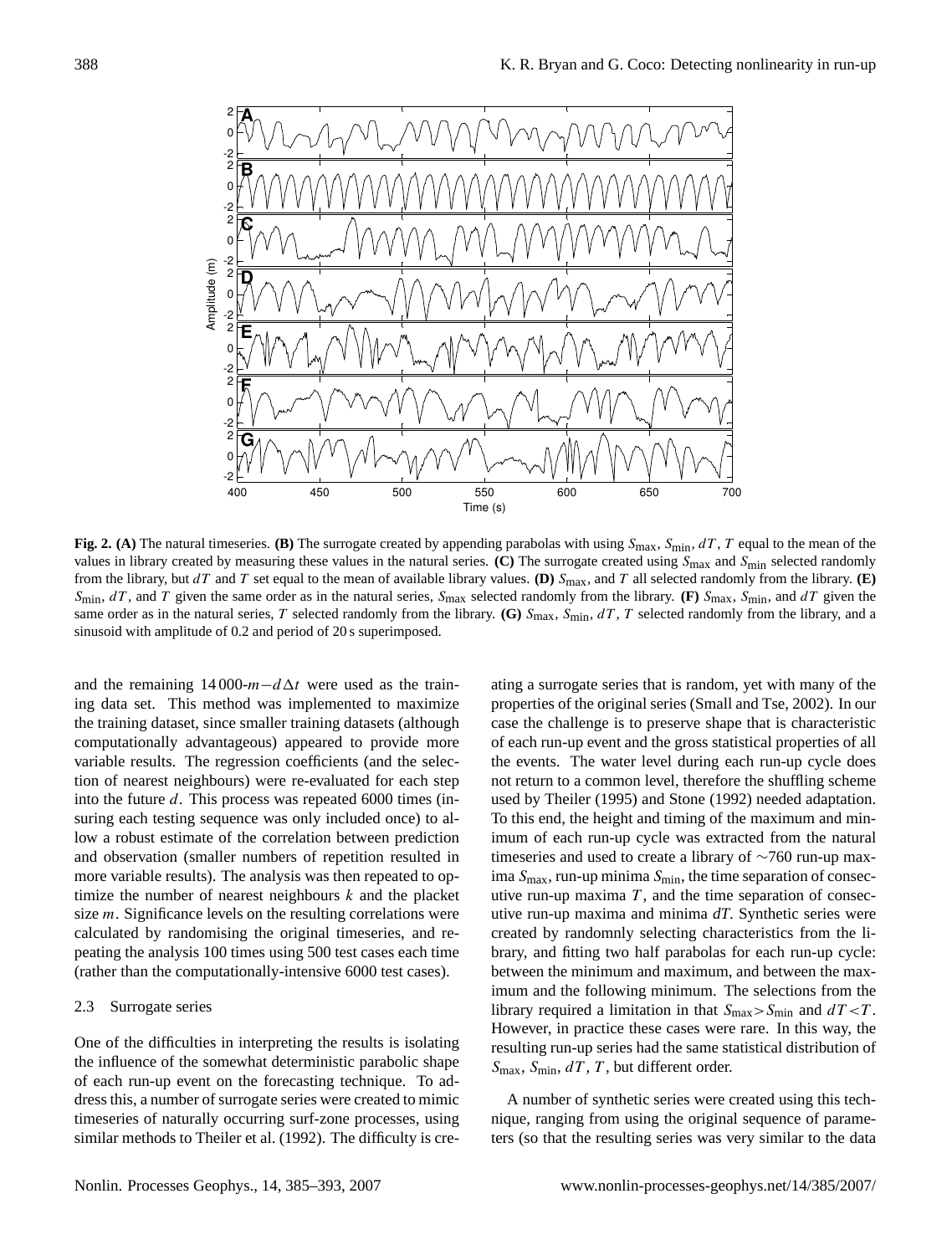which is shown in Fig. 2a, using constant values for the parameters (the averages) (Fig. 2b), randomly selecting  $S_{\text{max}}$ and T, but using the  $S_{\text{min}}$  and  $dT$  associated with that  $S_{\text{max}}$  so that the shape of the leading face of each run-up event is preserved exactly (Fig. 2d), and combinations thereof (Figs. 2c, e and f). It must be noted, that in cases in which all 4 parameters are randomly selected independently from the library (not shown), the resulting timeseries appeared quite different from the original because the joint probability distributions are not preserved. Finally, relationships between run-up cycles were added to the random surrogate series, for example  $S_{\text{max}}$  was related to the previous  $S_{\text{max}}$ , or the previous Smax−Smin, or a low frequency sinusoid added (Fig. 2g), to mimic low frequency energy generally observed in run-up timeseries (the data used here included). All series were detrended and standardised and normally distributed random noise with 0.09 standard deviation superimposed. Many more variations were trialled than presented in Fig. 2.

### **3 Results**

#### 3.1 Run-up on a natural beach

The predictions (examples given in Figs. 1b and c) capture the cyclic nature of the observations, albeit an under prediction of maxima and an overprediction of minima which worsens with increasing d. Interesting behaviour occurs around  $t=3380$  s where the uprush event of several run-up cycles merge to result in an extra high and long run-up cycle. The prediction at  $d=\Delta t$  (=3.5 s) does reproduce some of this low frequency behaviour, although entirely misses the minima at 3400 s.

The time lag  $\Delta t$  was calculated using the average mutual information to be 7 data points (3.5 s), which, considering the average  $T$  is 9.2 s, is approximately a third of a typical runup cycle. The optimum placket size or the dimension of the system appears to be 6 or 7 points (Fig. 3), which means between two and three run-up cycles are needed to learn the behaviour of the system. The correlation of prediction with the observation at  $d=\Delta t$  and at the optimum m and k is ~0.64.

The optimum number of nearest neighbours needed is  $~\sim$ 500 which corresponds to 3.5% of the training data set (Figs. 3 and 4). The local model clearly provides a better prediction than the global model, although the enhancement in the correlation coefficient is only on the order of 15%. As the prediction is stepped into the future, the correlation rapidly diminishes accompanied by an increase in the optimum numbers of nearest neighbours, so that at  $d=10\Delta t$  or 35 s ahead ( $\sim$ 4 run-up cycles), correlation is 0.2 and k=10 000 or  $\sim$ 73% of the training dataset (Fig. 4).

#### 3.2 Surrogate time series

The various surrogate run-up series revealed the controls of period and memory on the predictability and the optimum



**Fig. 3.** Bottom panel: The greyscale represents the correlation between the forecast and the natural timeseries as a function of k and m, at  $d=\Delta t$ . The correlation is evaluated by making predictions for 6000 points. Top panel: the correlation as a function of  $k$  at the optimal  $m$ . The dotted line is the best-fit polynomial.



**Fig. 4.** Solid line: Decorrelation between forecast (using optimal k and  $m$ ) and natural timeseries with increasing  $d$  (scale on the left). The shaded region represents the 90% confidence interval as discussed in the text. Dashed line: Increase in the optimal  $k$  with increasing  $d$  (scale on the right).

 $k$ . Examples are shown in Fig. 5. Unsurprisingly, the runup series surrogate in which the order of parameters was the same as in the observations produced nearly identical results to the actual data (not shown) which was a good check on the method of producing surrogates. Fixing all the parameters to their mean values allowed near perfect predictability (apart from the superimposed random component), with the prediction reaching a constant level at  $k > 300$  for all d, indicating that ∼2% of a run-up cycle is enough to learn the parabolic shape (Fig. 5, lines with crosses). There is a very slight enhancement (∼0.1%) of the nonlinear over the linear model, where the former is more capable of tuning to the sharp point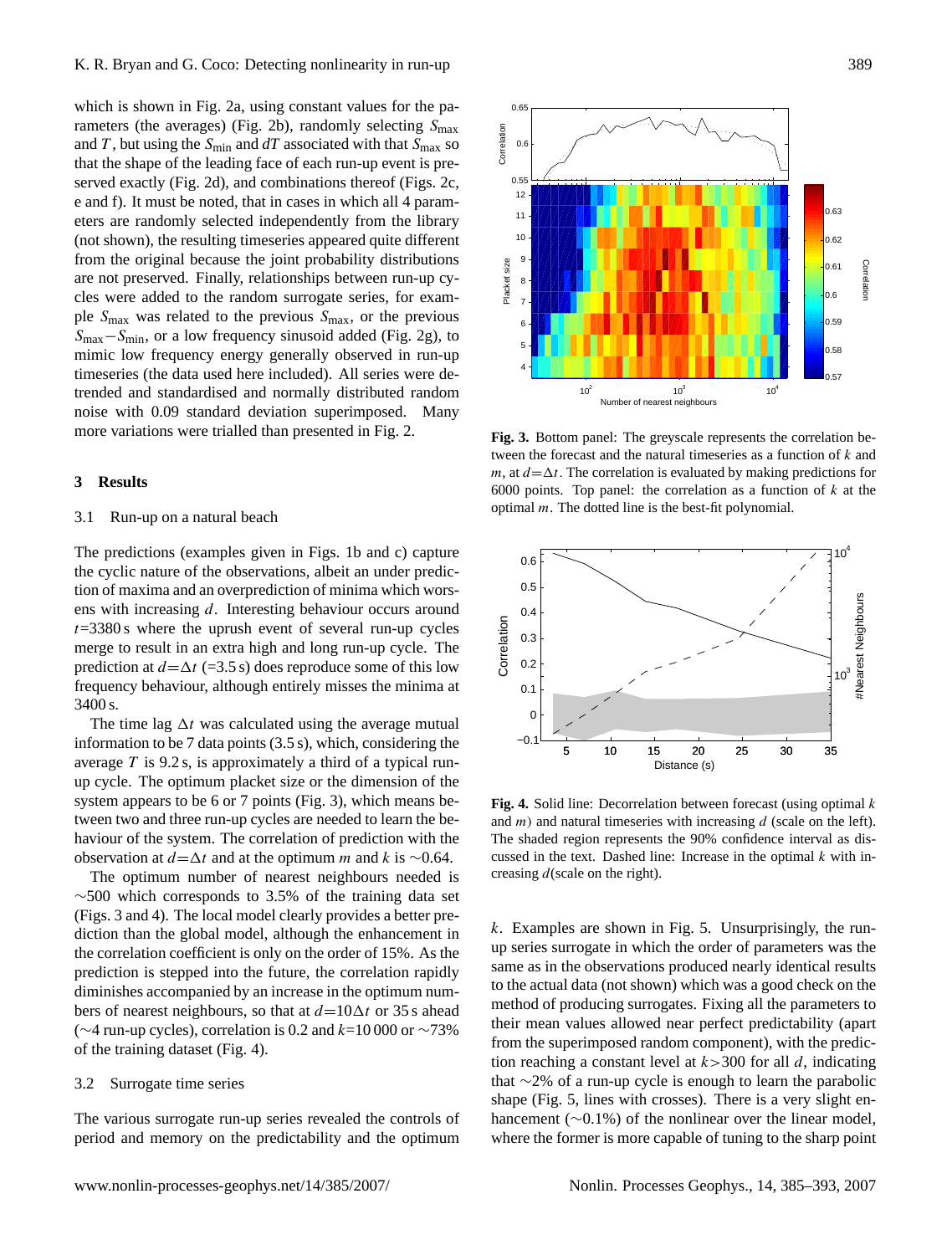

Fig. 5. (A) Correlation as a function of d for the series presented in Fig. 2. **(B)** Optimum  $k$  as a function of  $d$  for the same cases. **(C)** Optimum m as a function of dfor the same cases. The vertical dotted line in all panels represents the period of a typical run-up cycle.

at the join between parabolas. We tried other shapes such as a saw-tooth, sinusoid, and repeated spikes, and in all cases the smoother the shape, the better the linear model performs (albeit with only very slight differences). Larger plackets also provided better results in these cases.

In the case in which  $S_{\text{max}}$  and T were chosen randomly from the library (Fig. 5, diamonds), the timeseries was completely unpredictable beyond one run-up cycle  $(d>9.2 s)$ . Within the run-up cycle, there was a small degree of predictability (correlation  $\sim$ 0.2). The optimum k appeared to be inversely related to the correlation in that within this first runup cycle, the optimum  $k$  was similar to the results obtained using the natural series, and beyond the first cycle the global model was the best (maximum  $k$ ). Likewise, the placket size changed from ∼3 within the first run-up cycle to the maximum trialled (12 points) beyond the first run-up cycle.

Fixing T only, while selecting the other variables randomly dramatically increased the predictability over the completely random case, and the predictability remained relatively constant for increasing d (compare Fig. 5, triangles and diamonds). Finally, randomising  $S_{\text{max}}$  and T separately

while using the observed order for the other variables decreased predictability by 30% and 50% respectively both within and beyond the first run-up cycle. Interestingly, the optimum  $k$  increased much more quickly with increasing  $d$ for these two cases than it did for the results obtained using the natural series (Fig. 5b). For both cases with fixed  $T$ , the largest placket size (e.g. 12 points) provided the optimum prediction, whereas for all other cases other than the exact replica of the data, a placket of 3–4 points provided the optimum fit, increasing with increasing  $d$ . (One run-up cycle is approximately 3–4 points).

Finally, adding a low frequency undulation to the surrogate did not succeed in replicating the results obtained using the observations. For example, adding a low-frequency sinusoid (Fig. 5, "x") to the otherwise completely random case, served to increase the predictability beyond the first run-up cycle, and maintain this predictability at a constant level (Fig. 5, compare "x" and diamonds). Interestingly the optimum  $k$ and m increased dramatically, as in the cases using constant T. It is possible to manipulate the out-of-cycle predictability in the case where all four parameters are chosen randomly, by adding a (linear) memory to  $S_{\text{max}}$ . However, in contrast to the results obtained using the natural timeseries, the global model (maximum  $k$ ) provided the best out-of-cycle prediction in these cases and we could not reproduce the level of predictability that was obtained using the natural run-up series by using a simple linear model.

### **4 Discussion and conclusions**

It is clear from the surrogate testing that the results need to be interpreted differently for predictions that are within cycle (in which the placket includes a portion of the cycle that is being predicted) and those that are out-of-cycle (in which a prediction is being made for an entirely new run-up cycle). It was always possible to make some level of prediction *within-cycle*, even when the parameters controlling the shape of run-up events were randomly chosen. This was because all run-up events were based on the same shape. The natural timeseries was best predicted by a local model, with  $k=500$ , and therefore the model is using the information from ∼27 sequences of 2 run-up cycles  $(=18.4\times2$  points) to train the model. There are a total of ∼760 sequences of 2 run-up cycles in the 14 000-point timeseries, so this amounts to using approximately 3.5% of the available information to train the model. When making *within* cycle predictions, the placket that is used includes points from the current cycle, so the model can make a successful prediction by finding a runup cycle that is evolving in a similar way from the cycles available in the training dataset. This is in contrast to the *out-of-cycle* predictions where the model includes no information from the cycle it is attempting to predict. Note that it is impossible to randomly order  $S_{\text{max}}$  and T at the same time as creating a series of parabolas that exactly mimic the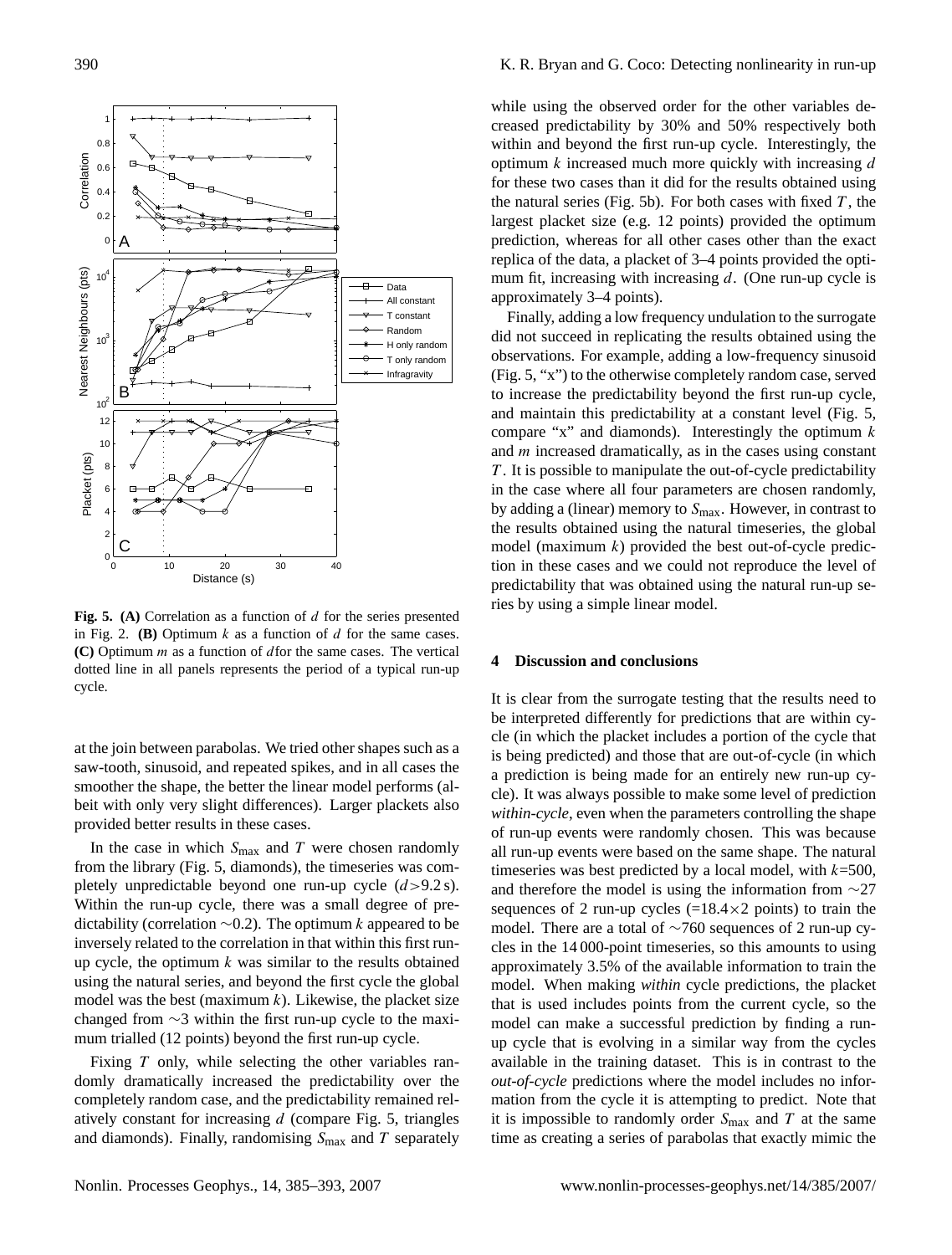shape of run-up cycles in the data, and this is why the surrogate in which the cycles are randomised (Fig. 5a, diamonds) has considerably reduced within-cycle correlation relative to results based on the natural timeseries.

Although the forecasting technique can successfully identify the parabolic shape as nonlinear because the *within*-cycle behaviour is best predicted by a local model, as stated previously, this parabolic shape can be modelled with a linear dynamical equation and so is unlikely to be an indication of dynamic nonlinearity. There do exist weakly non-linear terms in, for example, the effect of bottom friction, which play a role in the evolution of the run-up cycle. However, given the results of the surrogate testing, the "nonlinearity" identified by studying the behaviour of the within-cycle forecasts is not of interest in our goal of understanding the complex dynamics of run-up cycles. For example, the surrogate series with randomly appended parabolas was best fit (for withincycle predictions) with the local model with the optimum  $k$ the same as for the natural timeseries, even though such a series is completely synthetic and clearly does not represent underlying chaotic dynamics. With 760 synthetic run-up cycles with which to train the model, many combinations of 2 run-up cycles are represented in the training dataset, and the local model is more adept to tuning to these shapes. Rubin (1992) discuss a similar case, in which a deterministic pattern is randomly repeated, which mimicked some of the gross properties of a chaotic signal in forecasting analysis. This is probably similar to the difficulties encountered in distinguishing chaotic series from coloured noise (Tsonis and Elsner, 1992). We can therefore conclude that, *within cycle*, the out-performance of the non-linear model over the linear model is not a good indicator of dynamic non-linearity in the timeseries because it cannot differentiate between the surrogate and the natural timeseries.

Conversely, *out-of cycle* forecasts for the natural timeseries are clearly different than the results obtained using the surrogate where properties are randomly ordered (compare squares and diamonds in Fig. 5). In the latter case, the forecast and surrogate timeseries are essentially uncorrelated and the optimum  $k$  and  $m$  are maximised, whereas the correlation decays for the natural timeseries, along with a slow increase in k accompanying this decorrelation. Unlike in Rubin (1992), increasing embedding dimension (packet size m) does not improve the performance of the linear over the nonlinear model in forecasting our natural run-up series (Fig. 2). Therefore, although the forecasting technique cannot distinguish dynamically nonlinear and randomly-generated signals at within-cycle forecasting distances, beyond the cycle the technique has clearly shown that run-up is non-linear in a dynamical sense. It is possible to predict to some degree a run-up cycle using only information from previous run-up cycles, and that prediction is better done with a local model.

Placket size appeared to provide some indication of the nature of the series. A placket size of approximately two run-up cycles provides the best prediction for the natural timeseries,

whereas the largest placket size tested provided the best prediction for the surrogates in which period was held constant. In the case of the linear timeseries, the more data that can be included in the model (through larger  $m$  and  $k$ ), the more the random noise component can be suppressed and the better the fit (Fig. 5, bottom panel, lines with crosses and "x"s). In the surrogates that remove the effect of memory by randomising  $S_{\text{max}}$ ,  $S_{\text{min}}$ , T and dT, the optimum placket size is reduced to less than one run-up cycle (Fig. 5, bottom panel, lines with diamonds, stars and circles). When there is no ability to predict the next run-up cycle, the model then optimised the prediction within a run-up cycle  $(d<3)$  and only a few points are needed for the model to learn how a run-up cycle will evolve.

Given the change in behaviour between  $d=2$  (7 s) and  $d=3$ (10.5 s) caused by the differing behaviour of *within* and *outof-cycle* forecasts, it is difficult to conclude whether or not the forecast and natural timeseries decorrelate exponentially as expected for chaotic timeseries (Tsonis and Elsner, 1992). The relationship between  $log(1-r(d))$ , where r is the correlation, versus d does display a linear scaling at prediction times beyond one run-up cycle in that there was little significant increase in fit between a line  $(r^2=0.985$  and a 2nd order polynomial  $r^2$ =0.988). However, there are only 5 points with which to draw this conclusion.

Clearly the ability to predict the natural timeseries beyond one cycle using only information from previous cycles indicates a dependence of each run-up event on previous run-up events. The results from the randomised run-up surrogates show that this is not simply due to the run-up events being generally similar in shape. Even in the case of the surrogate in which only  $S_{\text{max}}$  is randomised, the out-of-cycle predictions are much reduced (Fig. 5, lines with stars). In the case of the natural timeseries, the evolution of each run-up cycle depends on the size and period of the bore that impacts onto the beachface, but also on the nature of the interaction of the previous run-up event. If the previous run-up event was short and small, it is like that its cycle would be complete before the next event came along. Conversely, if the run-up event was long and large, it is likely that the next uprush would interact with the downrush of the previous event. If the run-up event was very long, the two progressive uprush events would combine. In general, this run-up cycle is likely to influence the 3rd and so on. Thus the "memory" of previous run-up cycles should gradually diminish with time. Although not linear, the predictions and observations roughly decorrelate by about 0.14 per run-up cycle, and so, on average, the "memory" lasts just over 4 run-up cycles. The tests with surrogates show that making  $S_{\text{max}}$  a linear function of the previous  $S_{\text{max}}$  indicates that natural run-up series cannot be modelled with a simple linear interaction, and suggest, along with the other evidence, that processes acting in the run-up zone are inherently non-linear.

A low-frequency structure in the incoming bore such as caused by groupiness (in which there are sets of waves with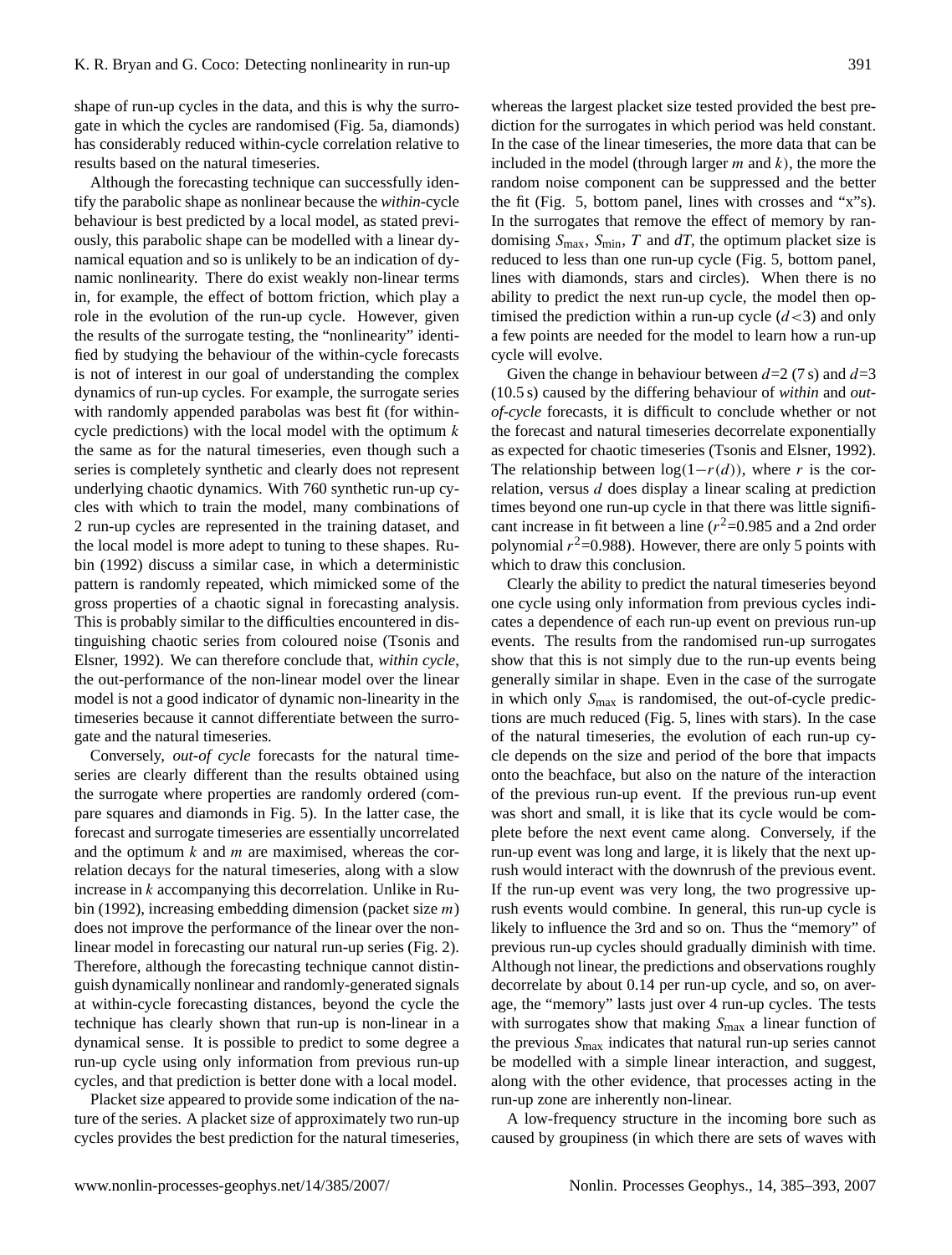higher wave heights) or infragravity waves (which cause a low frequency modulation of the mean water line) could also provide a source of memory in the series. It is interesting to note that the series with randomly appended parabolas has a low frequency spectral signal, which is generated when the timing between parabolas is such that the "water-line" does not return to the same level between parabolas (Fig. 2d). This is present in natural run-up series, and indeed has been some of the evidence provided for the existence of surf-zone infragravity waves. The tests with surrogate series (Fig. 5, lines with "x") indicate that a low-frequency signal in the timeseries would create a completely different type of result in which a maximum  $k$  and  $m$  are optimum and the correlation is fairly constant with  $d$ , similar to the case in which  $T$  is constant. The source of this low frequency signal appears not to be a linear infragravity wave.

Despite the confounding effect of the roughly-parabolic shape of run-up cycles on the *with-in* cycle forecasts, we can confidently conclude using the *out-of-cycle* forecasts that the run-up timeseries we have measured here is better modelled with a local autoregressive than a global autoregressive model, and thus, using the practical definition of non-linear provided by Sugihara (1994), is dynamically nonlinear. However, whether the non-linear relationship between run-up cycles identified here is stable or unstable is harder to determine conclusively. An obvious next step is to use the same technique to investigate the nature of the timeseries of waves entering the run-up zone (the forcing).

*Acknowledgements.* Field data collection was led by B. T. Werner and S. Elgar and supported by the Office of Naval Research (USA). G. Coco was supported by the (New Zealand) Foundation for Research, Science and Technology (contract C01X0401). Work completed in part while KRB was on sabbatical leave at the University of Plymouth. Helpful comments were provided by D. A. Huntley.

Edited by: A. Baas Reviewed by: two anonymous referees

### **References**

- Abarbanel, H. D. I.: Analysis of Observed Chaotic Data, Institute for Nonlinear Science, Springer, New York, 1986.
- Burnet, T. K.: Field Testing two Beach Cusp Formation Models, Ph.D. thesis, Duke University, 1998.
- Casdagli, M.: Nonlinear prediction of chaotic time series, Physica D, 35, 335–356, 1989.
- Casdagli, M.: Chaos and deterministic versus stochastic non-linear modelling, J. R. Statist. Soc. B, 54, 303–328, 1992.
- Ciriano, Y. Coco, G. Bryan, K. R., and Elgar, S.: Field observations of swash zone infragravity motions and beach cusp evolution, J. Geophys. Res. 110, C02018, 1–10, 2005.
- Coco, G., Burnet, R. K., Werner, B. T., and Elgar, S.: Test of selforganization in beach cusp formation J. Geophys. Res., 108(C3), 3101, 1–11, 2003.
- Cuomo, V., Lapenna, V., Macchiato, M., Serio, C., and Telesca, L.: Linear and nonlinear dynamics in electrical precursory time series: implications for earthquake prediction, Tectonophysics, 287, 279–298, 1998.
- Currenti, G., Del Negro, C., Fortuna, L., Napoli, R., and Vicari, A.: Non-linear analysis of geomagnetic time series from Etna volcano, Nonlin. Processes Geophys., 11, 119–125, 2004, [http://www.nonlin-processes-geophys.net/11/119/2004/.](http://www.nonlin-processes-geophys.net/11/119/2004/)
- Delaunay, J. J., Seymour, C., and Fouillet V.: Investigation of shortrange cedar pollen forecasting, Phys. Rev. E, 70, 066214, 1–9, 2004.
- Elgar, S.: Coastal profile evolution at Duck, North Carolina: A cautionary note, J. Geophys. Res., 106(C3), 4625–4628, 2001.
- Elgar, S. and Mayer-Kress, G.: Observations of the fractal dimension of deep- and shallow-water ocean surface waves, Physica D, 37, 104–108, 1989.
- Farmer, J. D. and Sidorowich, J. J.: Predicting chaotic time series, Phys. Rev. Lett., 59, 84–848, 1987.
- Frison, T. W., Abarbanel, H. D. I., Earle, M. D., Schultz, J. R., and Scherer, W. D.: Chaos and predictability in ocean water levels, J. Geophys. Res. 104(C4), 7935–7951, 1999.
- Grassberger, P. and Procaccia, I.: Characterization of strange attractors, Phys. Rev. Lett., 50, 346–349, 1983.
- Haykin, S., Bakker, R., and Currie, B. : Uncovering nonlinear dynamics: the case study of sea clutter, Proceedings of the IEEE, Special Issue on Applications of Nonlinear Dynamics to Electronic and Information Engineering, 90(5), 860–881, 2002.
- Hsieh, C., Glaser, S. M., Lucas, A. J., and Sugihara, G.: Distinguishing random environmental fluctuations from ecological catastrophes for the North Pacific Ocean, Nature, Lond., 435, 336–340, 2005.
- Ito, T. and Ito, K.: Nonlinear dynamics of the homeothermic temperature control in skunk cabbage, *Symplocarpus foetidus*, Phys. Rev. E, 72, 051909, 1–6, 2005.
- Jaffe, B. E. and Rubin, D. M.: Using nonlinear forecasting to learn the magnitude and phasing of time-varying sediment suspension in the surf zone, J. Geophys. Res., 101(C6), 14 283–14 296, 1996.
- Marzocchi, W., Mulargia, F., and Gonzato, G.: Detecting lowdimensional chaos in geophysical time series, J. Geophys. Res., 102(B2), 3195–3209, 1997.
- Mase, H.: Spectral characteristics of random wave run-up, Coast. Eng., 12, 175–189, 1988.
- Moon, F. C.: Chaotic Vibrations, John Wiley and Sons, 309 pp., 2005.
- Rubin, D. M.: Use of forecasting signatures to help distinguish periodicity, randomness, and chaos in ripples and other spatial patterns, Chaos 2, 525–535, 1992.
- Rubin, D. M.: Forecasting techniques, underlying physics and applications, in: Nonlinear Dynamics and Fractals: New Numerical Techniques for Sedimentary Data, edited by: Middleton, G. V., Plotnick, R. E., and Rubin, D. M., SEPM Short Course No. 36., Society for Sedimentary Geology, 174 pp., 1995.
- Shirer, H. N., Fosmire, C. J., Wells, R., and Suciu, L.: Estimating the correlation dimension of atmospheric time series, J. Atmos. Sci., 54, 211–229, 1997.
- Small, M. and Tse, C. K.: Applying the method of surrogate data to cyclic timeseries, Physica D, 164, 18–201, 2002.
- Southgate, H. N. and Möller, I.: Fractal properties of coastal profile